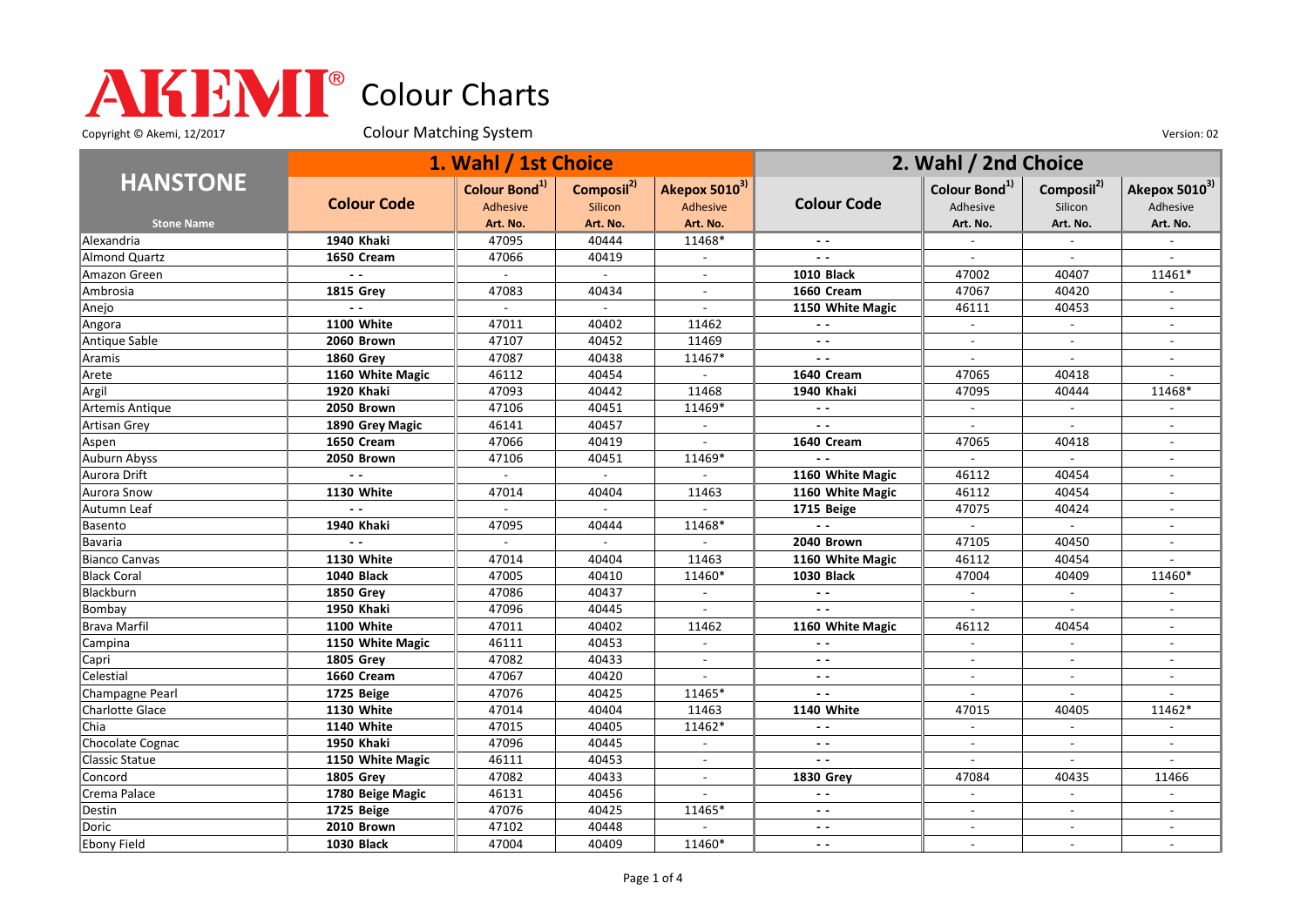Copyright © Akemi, 12/2017 Colour Matching System Colour Matching Constant Constant Out of the Version: 02

|                       | 1. Wahl / 1st Choice |                                       |                                   |                           | 2. Wahl / 2nd Choice     |                                       |                                   |                           |
|-----------------------|----------------------|---------------------------------------|-----------------------------------|---------------------------|--------------------------|---------------------------------------|-----------------------------------|---------------------------|
| <b>HANSTONE</b>       | <b>Colour Code</b>   | Colour Bond <sup>1)</sup><br>Adhesive | Composil <sup>2)</sup><br>Silicon | Akepox 50103)<br>Adhesive | <b>Colour Code</b>       | Colour Bond <sup>1)</sup><br>Adhesive | Composil <sup>2)</sup><br>Silicon | Akepox 50103)<br>Adhesive |
| <b>Stone Name</b>     |                      | Art. No.                              | Art. No.                          | Art. No.                  |                          | Art. No.                              | Art. No.                          | Art. No.                  |
| English Toffee        | <b>1950 Khaki</b>    | 47096                                 | 40445                             |                           |                          |                                       |                                   |                           |
| Emerald Isle          | <b>1030 Black</b>    | 47004                                 | 40409                             | 11460*                    | $\sim$ $\sim$            | $\overline{a}$                        | $\overline{\phantom{a}}$          | $\sim$                    |
| <b>Empress</b>        | <b>1140 White</b>    | 47015                                 | 40405                             | 11462*                    | $\overline{\phantom{a}}$ | $\overline{\phantom{a}}$              | $\overline{\phantom{a}}$          |                           |
| Epic                  | $\sim$ $\sim$        | $\sim$                                | $\sim$                            | $\blacksquare$            | <b>1020 Black</b>        | 47003                                 | 40408                             | 11461                     |
| Fresco                | 1640 Cream           | 47065                                 | 40418                             |                           | $\sim$ $\sim$            | $\sim$                                | $\sim$                            |                           |
| Fusion                | 1660 Cream           | 47067                                 | 40420                             |                           | 1640 Cream               | 47065                                 | 40418                             |                           |
| Genesis               | <b>1030 Black</b>    | 47004                                 | 40409                             | 11460*                    | <b>1040 Black</b>        | 47005                                 | 40410                             | 11460*                    |
| Grigio                | <b>1860 Grey</b>     | 47087                                 | 40438                             | 11467*                    | $\sim$ $\sim$            | $\mathcal{L}$                         | $\overline{\phantom{a}}$          |                           |
| Harmony               | $\sim$ $\sim$        | $\sim$                                | $\sim$                            | $\blacksquare$            | <b>1840 Grev</b>         | 47085                                 | 40436                             | $\sim$                    |
| <b>Harvest Grain</b>  | <b>1840 Grey</b>     | 47085                                 | 40436                             |                           | 1890 Grey Magic          | 46141                                 | 40457                             |                           |
| <b>Hazel Black</b>    | <b>1040 Black</b>    | 47005                                 | 40410                             | 11460*                    | <b>1030 Black</b>        | 47004                                 | 40409                             | 11460*                    |
| Henna                 | $\sim$ $\sim$        | $\mathcal{L}$                         | $\mathcal{L}^{\mathcal{L}}$       | $\overline{a}$            | $\sim$ $\sim$            | $\blacksquare$                        | $\sim$                            |                           |
| <b>Hermes Beige</b>   | 1780 Beige Magic     | 46131                                 | 40456                             | $\blacksquare$            | $\sim$ $\sim$            | $\overline{\phantom{a}}$              | $\overline{\phantom{a}}$          |                           |
| Ice Cap               | 1620 Cream           | 47063                                 | 40416                             | $\overline{\phantom{a}}$  | $ -$                     | $\blacksquare$                        | $\blacksquare$                    | $\overline{\phantom{a}}$  |
| <b>Indian Pearl</b>   | 1660 Cream           | 47067                                 | 40420                             |                           | $ -$                     | $\overline{\phantom{a}}$              | $\sim$                            |                           |
| <b>Ivory Wave</b>     | 1890 Grey Magic      | 46141                                 | 40457                             | $\overline{a}$            | $\sim$ $\sim$            | $\overline{a}$                        | $\overline{a}$                    |                           |
| Jamocha Leather       | 1940 Khaki           | 47095                                 | 40444                             | 11468*                    | $ -$                     | $\overline{\phantom{a}}$              | $\blacksquare$                    | $\overline{\phantom{a}}$  |
| Kahlua Brown          | 1940 Khaki           | 47095                                 | 40444                             | 11468*                    | $\sim$ $\sim$            | $\overline{\phantom{a}}$              | $\sim$                            | $\overline{\phantom{a}}$  |
| Kindred               | <b>1815 Grey</b>     | 47083                                 | 40434                             | $\overline{a}$            | $ -$                     | $\overline{\phantom{a}}$              | $\sim$                            | $\overline{\phantom{a}}$  |
| Lappland              | 1640 Cream           | 47065                                 | 40418                             |                           | $\overline{\phantom{a}}$ |                                       |                                   |                           |
| Leaden                | 1830 Grey            | 47084                                 | 40435                             | 11466                     | $ -$                     | $\overline{a}$                        | $\sim$                            | $\overline{a}$            |
| Liscia                | 2010 Brown           | 47102                                 | 40448                             | $\sim$                    | $\sim$ $\sim$            | $\overline{\phantom{a}}$              | $\blacksquare$                    |                           |
| Nova Bisque           | 1890 Grey Magic      | 46141                                 | 40457                             | $\overline{a}$            | $ -$                     | $\overline{a}$                        | $\overline{a}$                    |                           |
| Magellan              | 1940 Khaki           | 47095                                 | 40444                             | 11468*                    | $\sim$ $\sim$            | $\overline{\phantom{a}}$              | $\overline{\phantom{a}}$          | $\overline{\phantom{a}}$  |
| Majesty               | 1940 Khaki           | 47095                                 | 40444                             | 11468*                    | $ -$                     | $\blacksquare$                        |                                   |                           |
| Manila                | 1750 Beige           | 47078                                 | 40427                             | $\mathbb{Z}^{\mathbb{Z}}$ | $ -$                     | $\sim$                                | $\blacksquare$                    | $\overline{\phantom{a}}$  |
| Maple Canyon          | 2040 Brown           | 47105                                 | 40450                             | $\blacksquare$            | $\sim$ $\sim$            | $\blacksquare$                        | $\blacksquare$                    | $\overline{\phantom{a}}$  |
| Marathon              | 1735 Beige           | 47077                                 | 40426                             | 11470                     | $\sim$ $\sim$            | $\overline{a}$                        | $\mathbf{r}$                      |                           |
| Maroon                | $\sim$ $\sim$        | $\sim$                                | $\mathbb{L}$                      |                           | 2000 Brown               | 47101                                 | 40447                             | 11469*                    |
| Maui                  | 1780 Beige Magic     | 46131                                 | 40456                             | $\overline{a}$            | $\sim$ $\sim$            |                                       |                                   |                           |
| Mediterranean Olive   | <b>1840 Grey</b>     | 47085                                 | 40436                             | $\blacksquare$            | $ -$                     | $\sim$                                | $\overline{\phantom{a}}$          | $\overline{\phantom{a}}$  |
| <b>Mercury Drift</b>  | <b>1860 Grey</b>     | 47087                                 | 40438                             | 11467*                    | $ -$                     | $\overline{\phantom{a}}$              | $\overline{\phantom{a}}$          |                           |
| <b>Mesquite Brown</b> | 1950 Khaki           | 47096                                 | 40445                             | $\overline{\phantom{a}}$  | $\sim$ $\sim$            | $\blacksquare$                        | $\mathbf{r}$                      |                           |
| Meteorite             | $\overline{a}$       | $\sim$                                | $\overline{\phantom{a}}$          |                           | 2200 Transp. Magic       | 46091                                 | 40401                             | 10687                     |
| Midnight Monet        | <b>1010 Black</b>    | 47002                                 | 40407                             | 11461*                    | $\sim$ $\sim$            | $\overline{a}$                        |                                   |                           |
| Miladi                | 1660 Cream           | 47067                                 | 40420                             | $\overline{a}$            | $ -$                     | $\sim$                                | $\overline{\phantom{a}}$          | $\sim$                    |
| Mirage                | 2000 Brown           | 47101                                 | 40447                             | 11469*                    | $\sim$ $\sim$            |                                       | $\sim$                            |                           |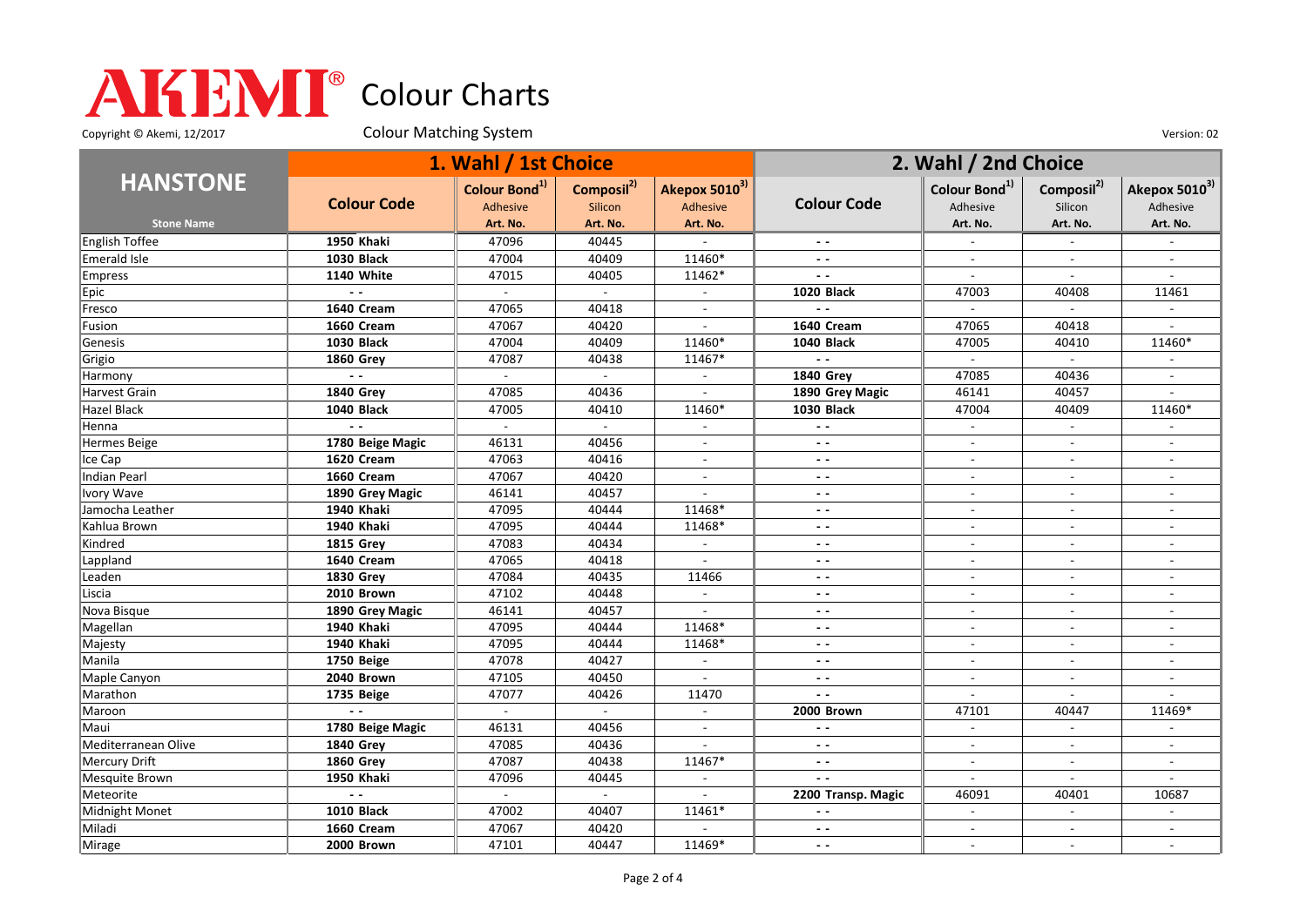Copyright © Akemi, 12/2017 Colour Matching System Colour Matching Constant Constant Out of the Version: 02

|                       | 1. Wahl / 1st Choice |                                              |                                   |                           | 2. Wahl / 2nd Choice |                                       |                                   |                           |
|-----------------------|----------------------|----------------------------------------------|-----------------------------------|---------------------------|----------------------|---------------------------------------|-----------------------------------|---------------------------|
| <b>HANSTONE</b>       | <b>Colour Code</b>   | Colour Bond <sup>1)</sup><br><b>Adhesive</b> | Composil <sup>2)</sup><br>Silicon | Akepox 50103)<br>Adhesive | <b>Colour Code</b>   | Colour Bond <sup>1)</sup><br>Adhesive | Composil <sup>2)</sup><br>Silicon | Akepox 50103)<br>Adhesive |
| <b>Stone Name</b>     |                      | Art. No.                                     | Art. No.                          | Art. No.                  |                      | Art. No.                              | Art. No.                          | Art. No.                  |
| Mystic Blue           | <b>1510 Blue</b>     | 47052                                        | 40414                             |                           |                      |                                       |                                   |                           |
| <b>Obsidian Black</b> | <b>1030 Black</b>    | 47004                                        | 40409                             | 11460*                    | 1040 Black           | 47005                                 | 40410                             | 11460*                    |
| Odyssey               | 2060 Brown           | 47107                                        | 40452                             | 11469                     | $\sim$ $\sim$        | $\overline{\phantom{a}}$              | $\overline{\phantom{a}}$          |                           |
| Orion                 | 1940 Khaki           | 47095                                        | 40444                             | 11468*                    | $\sim$ $\sim$        | $\overline{a}$                        | $\overline{a}$                    | $\overline{a}$            |
| Pageant Brown         | 2000 Brown           | 47101                                        | 40447                             | 11469*                    | $\sim$ $\sim$        | $\overline{a}$                        | $\mathbf{r}$                      | $\overline{a}$            |
| Park Avenue           | <b>1800 Grey</b>     | 47081                                        | 40432                             |                           | <b>1805 Grey</b>     | 47082                                 | 40433                             |                           |
| Passion Rouge         | 1220 Red             | 47023                                        | 40412                             | $\mathbf{r}$              | $\sim$ $\sim$        | $\blacksquare$                        | $\overline{\phantom{a}}$          | $\blacksquare$            |
| Pewter                | 1890 Grey Magic      | 46141                                        | 40457                             | $\blacksquare$            | $\sim$ $\sim$        | $\blacksquare$                        | $\overline{a}$                    | $\overline{\phantom{a}}$  |
| Piave                 | 2040 Brown           | 47105                                        | 40450                             | $\overline{a}$            | $\sim$ $\sim$        | $\overline{\phantom{a}}$              | $\overline{a}$                    | $\overline{a}$            |
| Rampart               | 2000 Brown           | 47101                                        | 40447                             | 11469*                    | $\sim$ $\sim$        | $\overline{a}$                        |                                   |                           |
| <b>River Walk</b>     |                      |                                              | $\overline{a}$                    |                           | 2200 Transp. Magic   | 46091                                 | 40401                             | 10687                     |
| <b>Rocky Shores</b>   | 2200 Transp. Magic   | 46091                                        | 40401                             | 10687                     | $ -$                 | $\sim$                                | $\blacksquare$                    | $\sim$                    |
| <b>Rolling Stone</b>  | 2200 Transp. Magic   | 46091                                        | 40401                             | 10687                     | $ -$                 | $\overline{\phantom{a}}$              | $\overline{\phantom{a}}$          | $\blacksquare$            |
| Royal Blanc           | 1130 White           | 47014                                        | 40404                             | 11463                     | $ -$                 | $\overline{\phantom{a}}$              | $\sim$                            | $\overline{\phantom{a}}$  |
| Royal Gold            | 2010 Brown           | 47102                                        | 40448                             |                           | $ -$                 | $\overline{a}$                        |                                   |                           |
| Royale Blanc          | 1130 White           | 47014                                        | 40404                             | 11463                     | $ -$                 | $\overline{a}$                        | $\overline{a}$                    | $\overline{a}$            |
| Sabbia                | 1150 White Magic     | 46111                                        | 40453                             | $\blacksquare$            | $ -$                 | $\sim$                                | $\blacksquare$                    | $\overline{\phantom{a}}$  |
| Sahara                | 1950 Khaki           | 47096                                        | 40445                             | $\overline{a}$            | $\sim$ $\sim$        | $\overline{a}$                        | $\overline{a}$                    | $\overline{\phantom{a}}$  |
| Sand Beje             | 2010 Brown           | 47102                                        | 40448                             | $\overline{\phantom{a}}$  | $\sim$ $\sim$        | $\overline{\phantom{a}}$              | $\overline{\phantom{a}}$          | $\blacksquare$            |
| Sand Castle           | 1960 Khaki           | 47097                                        | 40446                             |                           | 1890 Grey Magic      | 46141                                 | 40457                             |                           |
| Sand Dune             | 1700 Beige           | 47071                                        | 40422                             | $\sim$                    |                      | $\overline{a}$                        | $\sim$                            | $\overline{a}$            |
| Sand White            | 1700 Beige           | 47071                                        | 40422                             | $\blacksquare$            | 1780 Beige Magic     | 46131                                 | 40456                             | $\overline{\phantom{a}}$  |
| Savannah              | 2010 Brown           | 47102                                        | 40448                             | $\blacksquare$            | $\sim$ $\sim$        | $\sim$                                | $\overline{\phantom{a}}$          | $\overline{a}$            |
| Savoy                 | 2200 Transp. Magic   | 46091                                        | 40401                             | 10687                     | $\sim$ $\sim$        | $\sim$                                | $\overline{\phantom{a}}$          |                           |
| Scarlett              | 2060 Brown           | 47107                                        | 40452                             | 11469                     | 2000 Brown           | 47101                                 | 40447                             | 11469*                    |
| Seaside               | 1760 Beige           | 47079                                        | 40428                             | $\mathbf{r}$              | $\overline{a}$       | $\overline{a}$                        | $\mathbf{r}$                      |                           |
| Serengeti             |                      |                                              |                                   | $\overline{\phantom{a}}$  | 2010 Brown           | 47102                                 | 40448                             |                           |
| Serenity              | 1640 Cream           | 47065                                        | 40418                             | $\sim$                    | $\sim$ $\sim$        | $\sim$                                | $\overline{\phantom{a}}$          | $\overline{a}$            |
| Silhoutte             | 1040 Black           | 47005                                        | 40410                             | 11460*                    | <b>1030 Black</b>    | 47004                                 | 40409                             | 11460*                    |
| Sisal                 | 1750 Beige           | 47078                                        | 40427                             | $\overline{a}$            | $\sim$ $\sim$        | $\sim$                                | $\mathbb{L}^+$                    |                           |
| Smoke                 | <b>1840 Grev</b>     | 47085                                        | 40436                             | $\sim$                    | <b>1830 Grey</b>     | 47084                                 | 40435                             | 11466                     |
| Sophia                | <b>1840 Grey</b>     | 47085                                        | 40436                             | $\overline{\phantom{a}}$  |                      |                                       |                                   |                           |
| Specchio White        | 1640 Cream           | 47065                                        | 40418                             | $\blacksquare$            | 1160 White Magic     | 46112                                 | 40454                             | $\overline{\phantom{a}}$  |
| <b>Steel Patina</b>   | $\sim$ $\sim$        |                                              | $\mathbf{r}$                      |                           | $\sim$ $\sim$        | $\mathbf{r}$                          |                                   |                           |
| <b>Sterling Grey</b>  | <b>1805 Grey</b>     | 47082                                        | 40433                             | $\mathbf{r}$              | <b>1830 Grey</b>     | 47084                                 | 40435                             | 11466                     |
| Swan Cotton           | 1640 Cream           | 47065                                        | 40418                             |                           | $\sim$ $\sim$        | $\overline{\phantom{a}}$              | $\overline{\phantom{a}}$          |                           |
| Takoda                | 1940 Khaki           | 47095                                        | 40444                             | 11468*                    | $ -$                 |                                       | $\sim$                            | $\overline{a}$            |